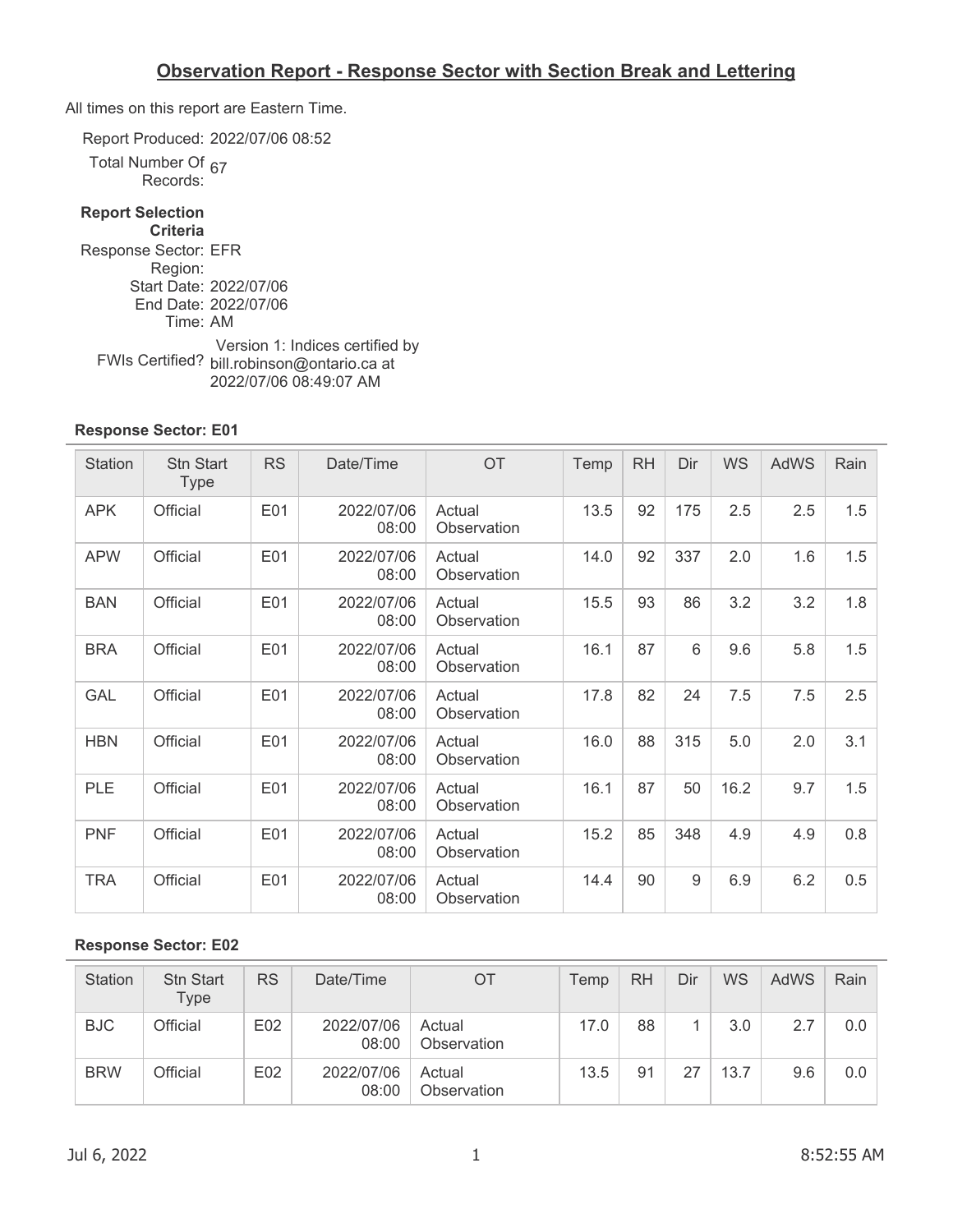| Station    | Stn Start<br><b>Type</b> | <b>RS</b> | Date/Time           | OT                       | Temp | <b>RH</b> | Dir | WS   | <b>AdWS</b> | Rain |
|------------|--------------------------|-----------|---------------------|--------------------------|------|-----------|-----|------|-------------|------|
| <b>BVL</b> | Official                 | E02       | 2022/07/06<br>08:00 | Actual<br>Observation    | 13.7 | 93        | 55  | 8.7  | 7.0         | 0.2  |
| <b>CRT</b> | Official                 | E02       | 2022/07/06<br>08:00 | Actual<br>Observation    | 11.4 | 93        | 32  | 9.4  | 9.4         | 1.5  |
| <b>DCH</b> | Official                 | E02       | 2022/07/06<br>08:00 | Actual<br>Observation    | 15.6 | 83        | 53  | 7.3  | 7.3         | 0.2  |
| <b>EGL</b> | Official                 | E02       | 2022/07/06<br>08:00 | Actual<br>Observation    | 14.3 | 87        | 60  | 7.9  | 7.9         | 0.5  |
| <b>FLD</b> | Official                 | E02       | 2022/07/06<br>08:00 | Actual<br>Observation    | 13.0 | 91        | 49  | 8.3  | 8.3         | 1.0  |
| KIO        | Official                 | E02       | 2022/07/06<br>08:00 | Actual<br>Observation    | 12.3 | 100       | 18  | 6.5  | 5.5         | 1.3  |
| <b>LBC</b> | Official                 | E02       | 2022/07/06<br>08:00 | Estimated<br>Observation | 11.2 | 98        | 38  | 8.0  | 8.0         | 2.0  |
| <b>LOO</b> | Official                 | E02       | 2022/07/06<br>08:00 | Actual<br>Observation    | 11.0 | 88        | 18  | 7.5  | 6.4         | 8.9  |
| <b>MAS</b> | Official                 | E02       | 2022/07/06<br>08:00 | Actual<br>Observation    | 15.0 | 86        | 40  | 7.0  | 5.6         | 0.5  |
| <b>MTN</b> | Official                 | E02       | 2022/07/06<br>08:00 | Actual<br>Observation    | 11.6 | 100       | 13  | 9.4  | 9.4         | 2.0  |
| <b>SBR</b> | Official                 | E02       | 2022/07/06<br>08:00 | Actual<br>Observation    | 15.3 | 94        | 33  | 7.8  | 7.8         | 0.0  |
| <b>SUZ</b> | Official                 | E02       | 2022/07/06<br>08:00 | Actual<br>Observation    | 11.7 | 91        | 134 | 4.5  | 3.8         | 0.2  |
| <b>TRM</b> | Official                 | E02       | 2022/07/06<br>08:00 | Actual<br>Observation    | 12.7 | 86        | 45  | 17.0 | 10.2        | 0.8  |
| TWI        | Official                 | E02       | 2022/07/06<br>08:00 | Actual<br>Observation    | 11.6 | 88        | 347 | 4.4  | 4.4         | 3.8  |

| <b>Station</b> | <b>Stn Start</b><br><b>Type</b> | <b>RS</b> | Date/Time           | <b>OT</b>                 | Temp | <b>RH</b> | Dir | WS   | AdWS | Rain |
|----------------|---------------------------------|-----------|---------------------|---------------------------|------|-----------|-----|------|------|------|
| <b>ABL</b>     | Official                        | E03       | 2022/07/06<br>08:00 | <b>Actual Observation</b> | 12.2 | 80        | 19  | 7.1  | 7.1  | 12.9 |
| <b>GOG</b>     | Official                        | E03       | 2022/07/06<br>08:00 | <b>Actual Observation</b> | 10.3 | 80        | 29  | 12.0 | 9.0  | 1.8  |
| <b>KLK</b>     | Official                        | E03       | 2022/07/06<br>08:00 | <b>Actual Observation</b> | 11.4 | 76        | 30  | 8.0  | 8.0  | 7.1  |
| <b>LLK</b>     | Official                        | E03       | 2022/07/06<br>08:00 | <b>Actual Observation</b> | 11.6 | 79        | 70  | 11.7 | 7.0  | 3.5  |
| <b>MTC</b>     | Official                        | E03       | 2022/07/06          | <b>Estimated</b>          | 12.0 | 76        | 69  | 6.6  | 6.6  | 3.8  |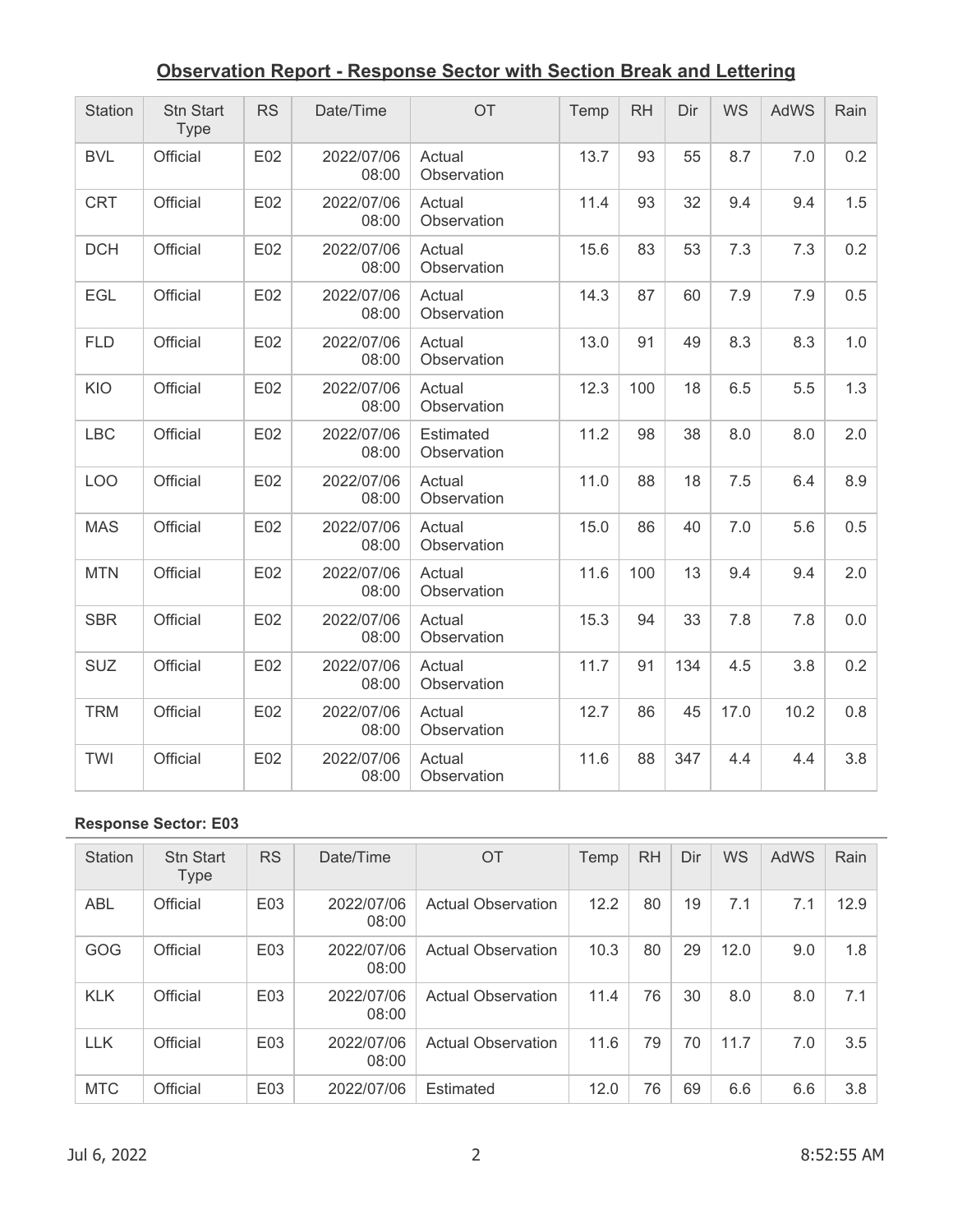| <b>Station</b> | <b>Stn Start</b><br>Type | <b>RS</b> | Date/Time           | ОT                        | Temp | <b>RH</b> | Dir | <b>WS</b> | AdWS | Rain |
|----------------|--------------------------|-----------|---------------------|---------------------------|------|-----------|-----|-----------|------|------|
|                |                          |           | 08:00               | Observation               |      |           |     |           |      |      |
| <b>NAT</b>     | Official                 | E03       | 2022/07/06<br>08:00 | <b>Actual Observation</b> | 11.3 | 83        | 36  | 14.2      | 14.2 | 6.1  |
| <b>TIM</b>     | Official                 | E03       | 2022/07/06<br>08:00 | <b>Actual Observation</b> | 11.4 | 77        | 21  | 7.8       | 7.8  | 2.0  |

#### **Response Sector: E04**

| <b>Station</b> | <b>Stn Start</b><br><b>Type</b> | <b>RS</b> | Date/Time           | <b>OT</b>                       | Temp | <b>RH</b> | Dir | WS   | AdWS | Rain |
|----------------|---------------------------------|-----------|---------------------|---------------------------------|------|-----------|-----|------|------|------|
| <b>ARB</b>     | Official                        | E04       | 2022/07/06<br>08:00 | <b>Actual Observation</b>       | 9.9  | 100       | 47  | 7.9  | 7.9  | 2.3  |
| <b>BNR</b>     | Official                        | E04       | 2022/07/06<br>08:00 | Estimated<br>Observation        | 10.2 | 93        | 99  | 5.5  | 5.5  | 0.5  |
| <b>CHA</b>     | Official                        | E04       | 2022/07/06<br>08:00 | <b>Actual Observation</b>       | 9.8  | 93        | 34  | 8.7  | 8.7  | 0.5  |
| <b>DAL</b>     | Official                        | E04       | 2022/07/06<br>08:00 | <b>Actual Observation</b>       | 9.5  | 95        | 47  | 5.3  | 5.3  | 0.2  |
| <b>DIX</b>     | Official                        | E04       | 2022/07/06<br>08:00 | <b>Actual Observation</b>       | 12.0 | 90        | 59  | 10.2 | 10.2 | 1.3  |
| <b>FLL</b>     | Official                        | E04       | 2022/07/06<br>08:00 | <b>Actual Observation</b>       | 10.8 | 95        | 46  | 7.2  | 5.8  | 0.8  |
| <b>FOL</b>     | Official                        | E04       | 2022/07/06<br>08:00 | <b>Actual Observation</b>       | 9.5  | 95        | 40  | 7.0  | 7.0  | 7.4  |
| <b>MEA</b>     | Official                        | E04       | 2022/07/06<br>08:00 | <b>Estimated</b><br>Observation | 11.4 | 86        | 86  | 6.9  | 6.9  | 0.5  |
| QRK            | Official                        | E04       | 2022/07/06<br>08:00 | <b>Actual Observation</b>       | 12.7 | 93        | 43  | 7.4  | 7.4  | 1.0  |
| <b>RAN</b>     | Official                        | E04       | 2022/07/06<br>08:00 | Estimated<br>Observation        | 11.7 | 95        | 91  | 8.2  | 8.2  | 0.5  |
| <b>SDL</b>     | Official                        | E04       | 2022/07/06<br>08:00 | <b>Actual Observation</b>       | 14.6 | 85        | 50  | 4.8  | 4.8  | 0.0  |

| <b>Station</b> | <b>Stn Start</b><br>Type | <b>RS</b> | Date/Time           | OT                        | Temp | <b>RH</b> | Dir | <b>WS</b> | AdWS | Rain |
|----------------|--------------------------|-----------|---------------------|---------------------------|------|-----------|-----|-----------|------|------|
| <b>BUD</b>     | Official                 | E05       | 2022/07/06<br>08:00 | <b>Actual Observation</b> | 11.9 | 84        | 59  | 7.2       | 7.2  | 0.0  |
| <b>CMT</b>     | Official                 | E05       | 2022/07/06<br>08:00 | <b>Actual Observation</b> | 10.1 | 99        | 305 | 1.8       | 1.8  | 0.0  |
| <b>DUB</b>     | Official                 | E05       | 2022/07/06<br>08:00 | <b>Actual Observation</b> | 10.4 | 90        | 23  | 6.1       | 6.1  | 0.2  |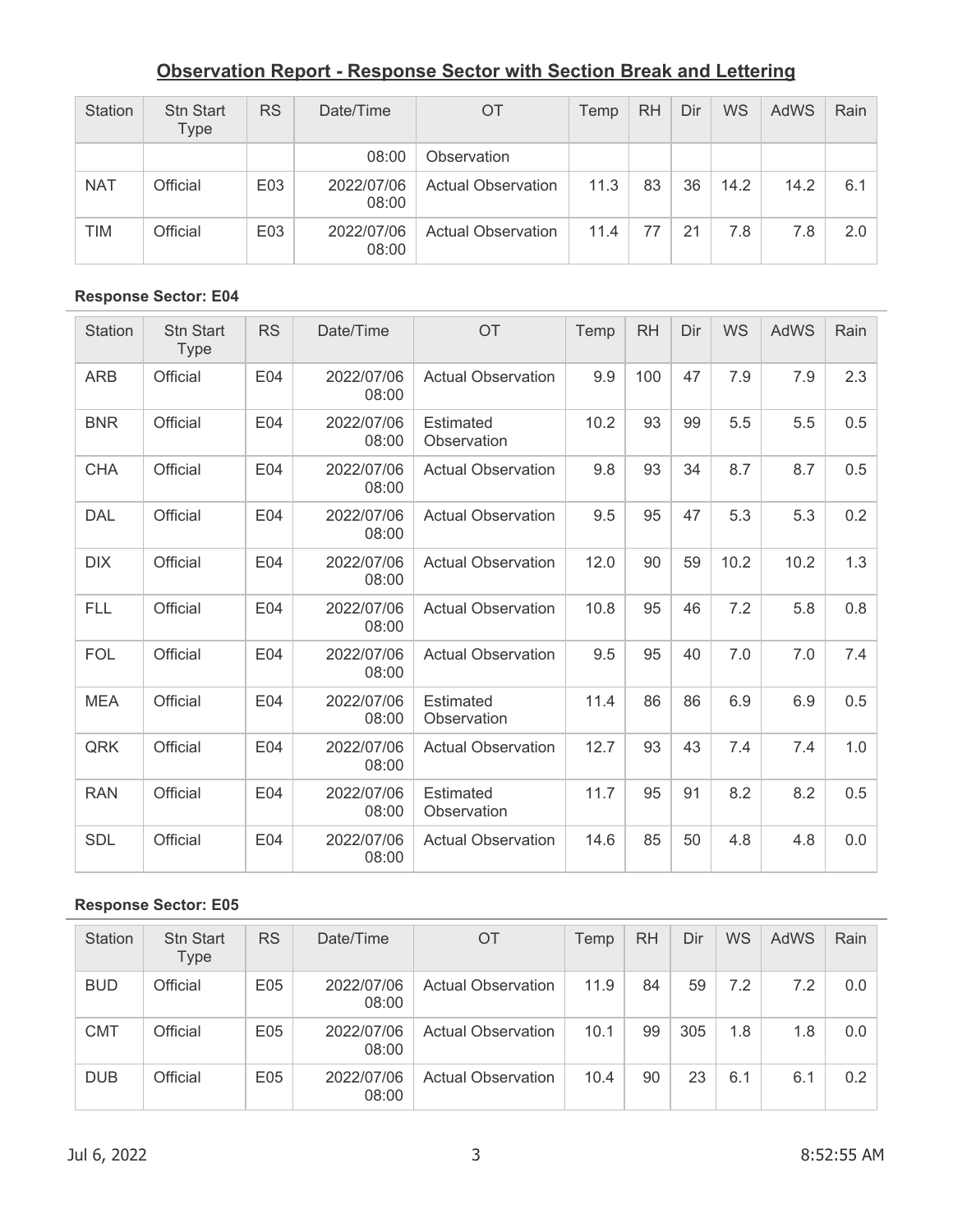| <b>Station</b> | <b>Stn Start</b><br><b>Type</b> | <b>RS</b> | Date/Time           | OT                              | Temp | <b>RH</b> | Dir | <b>WS</b> | AdWS | Rain |
|----------------|---------------------------------|-----------|---------------------|---------------------------------|------|-----------|-----|-----------|------|------|
| <b>HOR</b>     | Official                        | E05       | 2022/07/06<br>08:00 | <b>Actual Observation</b>       | 9.3  | 100       | 29  | 5.8       | 3.5  | 0.0  |
| <b>HST</b>     | Official                        | E05       | 2022/07/06<br>08:00 | Estimated<br>Observation        | 9.1  | 95        | 145 | 2.0       | 2.0  | 0.0  |
| <b>LUR</b>     | Official                        | E05       | 2022/07/06<br>08:00 | <b>Actual Observation</b>       | 11.0 | 91        | 109 | 4.1       | 4.1  | 0.2  |
| <b>MAN</b>     | Official                        | E05       | 2022/07/06<br>08:00 | <b>Actual Observation</b>       | 12.0 | 89        | 70  | 4.6       | 2.8  | 0.0  |
| <b>NCL</b>     | Official                        | E05       | 2022/07/06<br>08:00 | <b>Actual Observation</b>       | 10.6 | 93        | 23  | 6.4       | 6.4  | 0.8  |
| <b>OBA</b>     | Official                        | E05       | 2022/07/06<br>08:00 | <b>Estimated</b><br>Observation | 13.6 | 82        | 89  | 1.6       | 1.6  | 0.8  |

| <b>Station</b> | <b>Stn Start</b><br><b>Type</b> | <b>RS</b> | Date/Time           | OT                       | Temp | <b>RH</b> | Dir          | <b>WS</b> | <b>AdWS</b> | Rain |
|----------------|---------------------------------|-----------|---------------------|--------------------------|------|-----------|--------------|-----------|-------------|------|
| <b>APT</b>     | Official                        | E06       | 2022/07/06<br>08:00 | Estimated<br>Observation | 11.8 | 89        | 247          | 13.0      | 7.8         | 0.0  |
| COC            | Official                        | E06       | 2022/07/06<br>08:00 | Actual<br>Observation    | 10.6 | 87        | 356          | 3.6       | 2.2         | 3.5  |
| <b>FSV</b>     | Official                        | E06       | 2022/07/06<br>08:00 | Actual<br>Observation    | 12.7 | 89        | 119          | 3.5       | 2.1         | 0.8  |
| <b>FTA</b>     | Official                        | E06       | 2022/07/06<br>08:00 | Actual<br>Observation    | 12.4 | 86        | 245          | 13.0      | 7.8         | 0.0  |
| <b>HEA</b>     | Official                        | E06       | 2022/07/06<br>08:00 | Actual<br>Observation    | 12.5 | 85        | 282          | 2.4       | 1.4         | 0.0  |
| <b>ILF</b>     | Official                        | E06       | 2022/07/06<br>08:00 | Estimated<br>Observation | 13.5 | 66        | 46           | 1.6       | 1.2         | 1.3  |
| <b>KAP</b>     | Official                        | E06       | 2022/07/06<br>08:00 | Actual<br>Observation    | 9.0  | 100       | 202          | 3.4       | 2.0         | 0.8  |
| <b>KES</b>     | Official                        | E06       | 2022/07/06<br>08:00 | Actual<br>Observation    | 12.0 | 76        | 300          | 2.0       | 1.8         | 4.6  |
| <b>NAG</b>     | Official                        | E06       | 2022/07/06<br>08:00 | Actual<br>Observation    | 11.9 | 88        | 159          | 1.4       | 1.4         | 0.0  |
| <b>OKE</b>     | Official                        | E06       | 2022/07/06<br>08:00 | Actual<br>Observation    | 9.2  | 99        | 101          | 3.2       | 3.2         | 2.0  |
| <b>PEA</b>     | Official                        | E06       | 2022/07/06<br>08:00 | Estimated<br>Observation | 14.1 | 87        | $\mathbf{1}$ | 1.0       | 0.6         | 0.6  |
| <b>PIN</b>     | Official                        | E06       | 2022/07/06<br>08:00 | Actual<br>Observation    | 5.7  | 100       | 347          | 2.1       | 2.1         | 5.3  |
| <b>RUF</b>     | Official                        | E06       | 2022/07/06          | Estimated                | 10.5 | 95        | 347          | 3.0       | 3.0         | 0.8  |